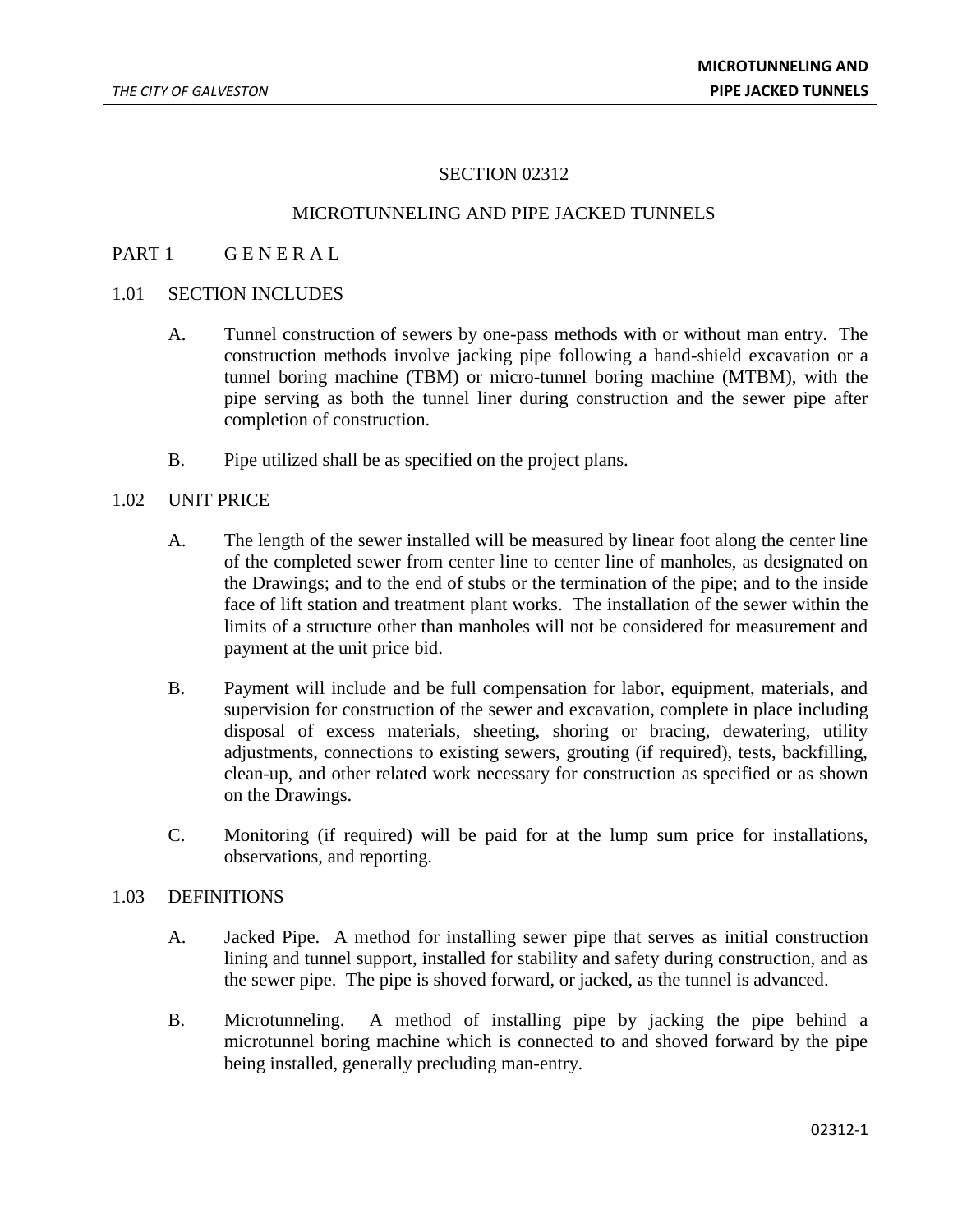- C. Tunnel Boring Machine (TBM). Mechanized excavating equipment that is a steerable, guided and articulated, connected to and shoved forward by the pipe being installed, with man entry.
- D. Microtunnel Boring Machine (MTBM). Mechanized excavating equipment that is remotely-controlled, steerable, guided and articulated, connected to and shoved forward by the pipe being installed, usually precluding man entry.
- E. Tunneling Methodology. A written description, together with supporting documentation that defines Contractor's plans and procedures for the microtunneling or pipe jacking operations.
- F. Zone of Active Excavation. Area located within a radial distance about a surface point immediately above the face of excavation equal to the depth to the bottom of the excavation.
- G. Critical Structure. Any building, structure, bridge, pier, or similar construction partially or entirely located within a zone of active excavation.

## 1.04 TUNNEL SUBMITTALS

- A. Submittals shall be made in accordance with all sections and provisions of these specifications.
- B. The following submittals are required:
	- 1. Tunneling Methodology. A brief description of proposed tunnel methodology for review. The description should be sufficient to convey the following:
		- a. Proposed method of tunnel construction and type of face support.
		- b. Manufacturer and type of tunneling equipment proposed; type of lighting and ventilation systems.
		- c. Number and duration of shifts planned to be worked each day.
		- d. Sequence of operations,
		- e. Locations of access shafts and work sites.
		- f. Method of spoil transportation from the face, surface storage and disposal location.
		- g. Capacity of jacking equipment and type of cushioning.
		- h. Identify critical utility crossings and special precautions proposed.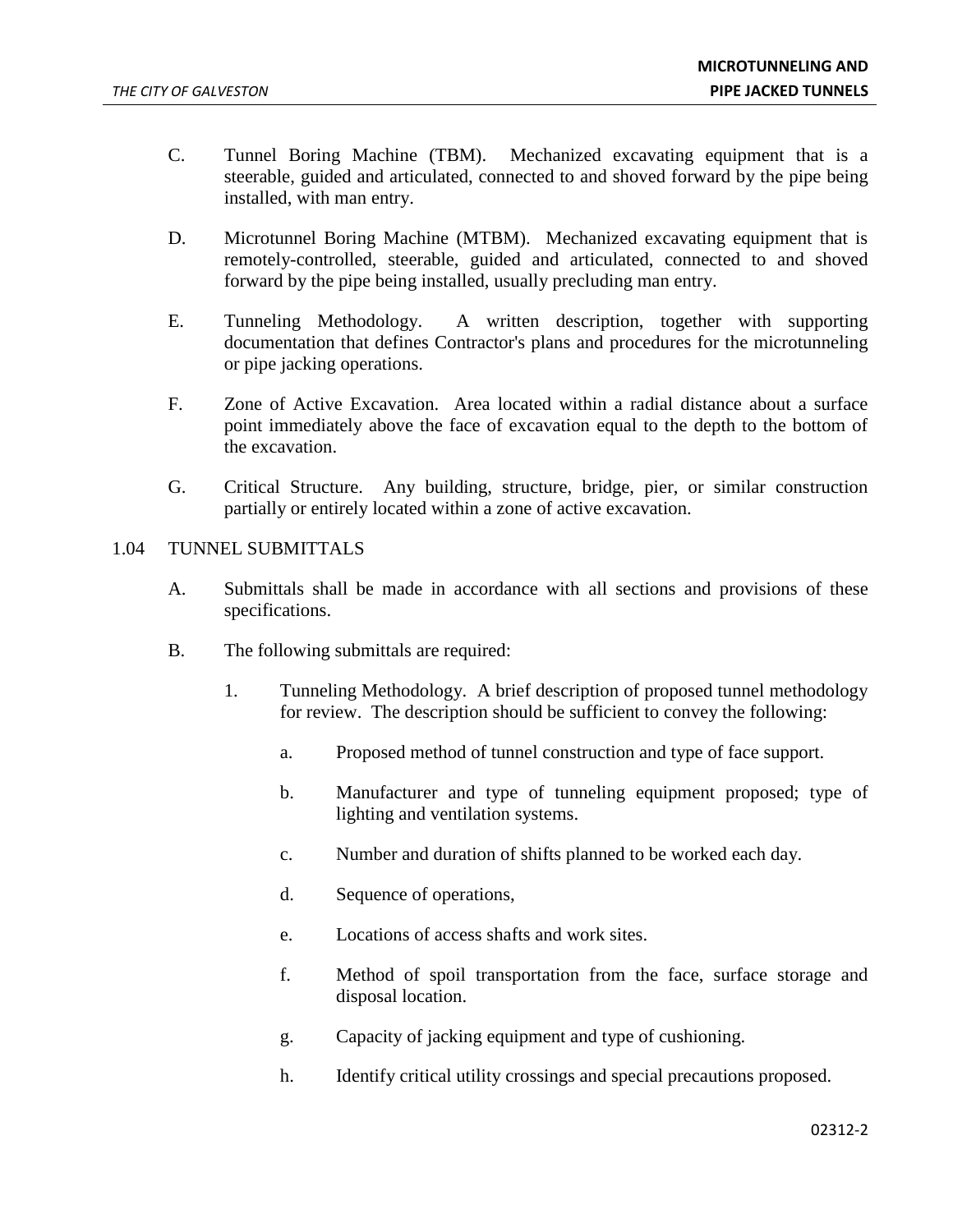- 2. Drawings and Calculations: Submit for record purposes, drawings and calculations for any tunnel support system designed by the Contractor. Drawings shall be adequate for construction, and include installation details. For pipe jacking and microtunneling, show pipe and pipe joint detail. Documents must be signed and sealed by a Professional Engineer registered in the State of Texas. Calculations shall include clear statement of criteria used for the design as described in paragraph 1.06, Design Criteria.
- 3. Quality Control: Submit for review a brief description of quality control methods including:
	- a. Method and frequency of survey control.
	- b. Example of tunnel daily log.
- 4. Geotechnical Investigation: When geotechnical investigations are conducted by the Contractor, submit results to the Owner's Representative for record purposes.
- 5. Monitoring Plans (if required):
	- a. Instrumentation Monitoring Plan: Submit for review, prior to construction, a monitoring plan that includes a schedule of instrumentation design, layout of instrumentation points, equipment installation details, manufacturer's catalog literature, and monitoring report forms.
	- b. Surface Settlement Monitoring Plan. Submit a settlement monitoring plan for review prior to construction. The plan shall identify the location of settlement monitoring points, reference benchmarks, survey frequency and procedures, and reporting formats.
- 6. Structures Assessment. Preconstruction and postconstruction assessment reports shall be provided for critical structures, namely those located within the zone of active excavation from the proposed tunnel centerline. Photographs or a video of any existing damage to structures in the vicinity of the sewer alignment shall be included in the assessment reports.
- 7. The readings of all monitoring shall be submitted to the Owner's Representative.
- 8. Daily Reports: The shift log as defined in paragraph 3.04, Pipe-Jacked Tunneling Data, subparagraph 3.04A, shall be maintained by the Contractor, and must be made available to the Owner's Representative on request.

### 1.05 DESIGN CRITERIA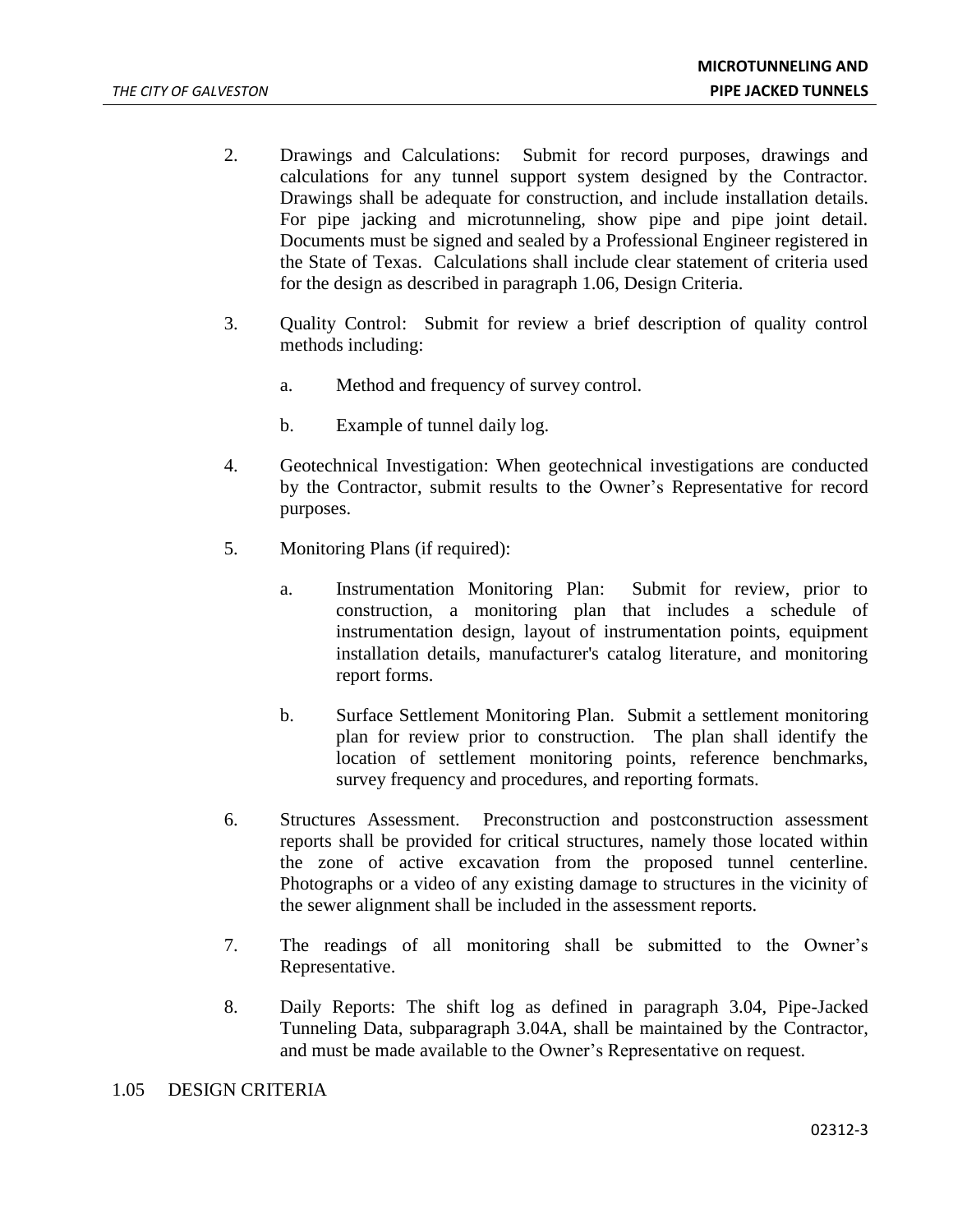- A. Contractor is responsible for selection of the appropriate pipe and pipe joints to carry the thrust of any jacking forces or other construction loads in combination with overburden, earth and hydrostatic loads. Design of any pipe indicated on the Drawings considers in-place loads only and does not take into account any construction loads. The criteria for longitudinal loading (jacking forces) on the pipe and joints shall be determined by the Contractor, based on the selected method of construction.
- B. The jacked pipe shall be designed to withstand the thrust from the MTBM, TBM or shield and pipe advance without damage or distortion. The propulsion jacks shall be configured so that the thrust is uniformly distributed and will not damage or distort the pipe.
- C. Take into account loads from handling and storing.
- D. The criteria to be used at railroad crossings shall be Cooper E-80 locomotive loading distributions in accordance with AREA specifications for culverts. In the design, account for additive loadings due to multiple tracks.
- E. The criteria to be used for truck loading shall be HS-20 vehicle loading distributions in accordance with AASHTO.
- F. Provide pipes of diameter shown on the Drawings. Substitution of pipe with larger diameter to suit MTBM or TBM equipment availability will only be permitted if the Contractor can demonstrate to the Owner's Representative's satisfaction that design flows and velocities can be achieved.

# PART 2 PRODUCTS

## 2.01 SEWER PIPE

- A. Contractor shall be responsible for selecting appropriate pipes and pipe joints to safely carry the loads imposed during construction, including jacking forces. Pipe joints shall be flush with the outside pipe face when the pipes are assembled. Pipe materials shall be selected by Contractor from the following:
- B. Centrifugally-cast fiberglass pipe, joints, and fittings to be in accordance with Section 02618 - Centrifugally-Cast Fiberglass Pipe.
- C. Vitrified clay pipe, joints and fittings to be in accordance with Section 02621 Extra Strength Clay Pipe.
- D. Plastic-lined reinforced concrete pipe with joints and fittings to be in accordance with Section 02615 - Reinforced Concrete Pipe. Plastic liner to be omitted for storm sewers.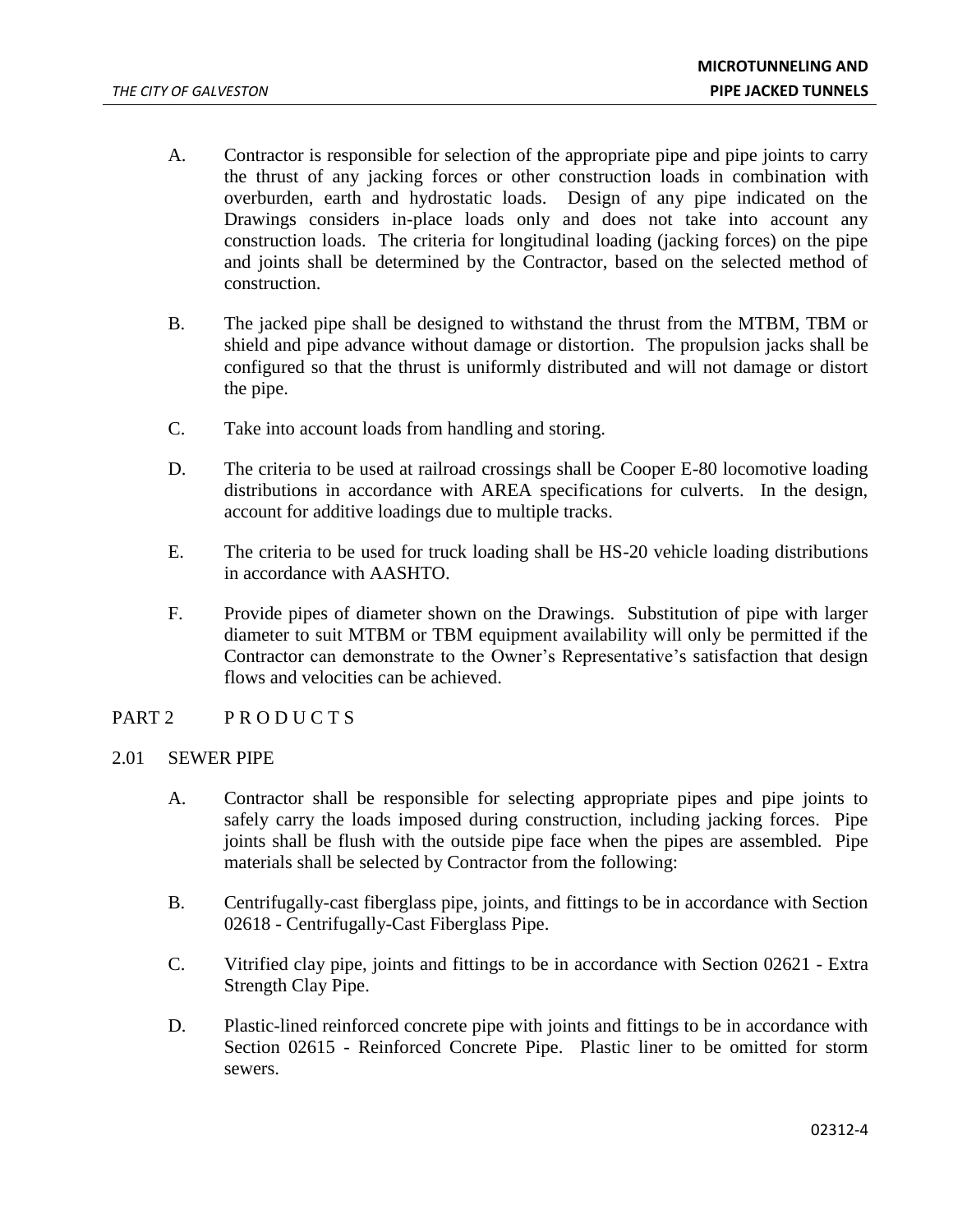- E. Use pipe that is round with a smooth, even outer surface, and has joints that allow for easy connections between pipes. Pipe ends shall be designed so that jacking loads are evenly distributed around the entire pipe joint and such that point loads will not occur when the pipe is installed. Pipe used for pipe jacking shall be capable of withstanding all forces that will be imposed by the process of installation, as well as the final inplace loading conditions. Protect the driving ends of the pipe and joints against damage.
- PART 3 EXECUTION

## 3.01 CONSTRUCTION OPERATIONS CRITERIA

- A. Use methods for microtunneling and pipe-jacked tunneling operations that will minimize ground settlement. Select a method which will control flow of water and prevent loss of soil into the tunnel and provide stability of the face under anticipated conditions.
- B. Conduct tunneling operations in accordance with applicable safety rules and regulations, OSHA standards and Contractor's safety plan. Use methods which include due regard for safety of workmen, adjacent structures, utilities, and the public.
- C. Maintain clean working conditions wherever there is man-access.
- D. For tunneling under railroad embankments, highways, or streets, perform the installation so as to avoid interference with the operation of the railroads, highways, or streets, except as approved by the owner of the facility.

## 3.02 GROUND WATER CONTROL

A. Provide ground water control measures in conformance with Section 01563 - Control of Ground Water and Surface Water, when necessary to perform the Work.

## 3.03 EQUIPMENT

- A. Full directional guidance of a shield, TBM, or MTBM is a prerequisite of this method of construction.
- B. The Contractor shall be responsible for selection of tunneling equipment which, based on past experience, has proven to be satisfactory for excavation of the soils to be encountered.
- C. The Contractor shall employ tunneling equipment that will be capable of handling the various anticipated ground conditions and is capable of minimizing loss of soil ahead of and around the machine and shall provide satisfactory support of the excavated face.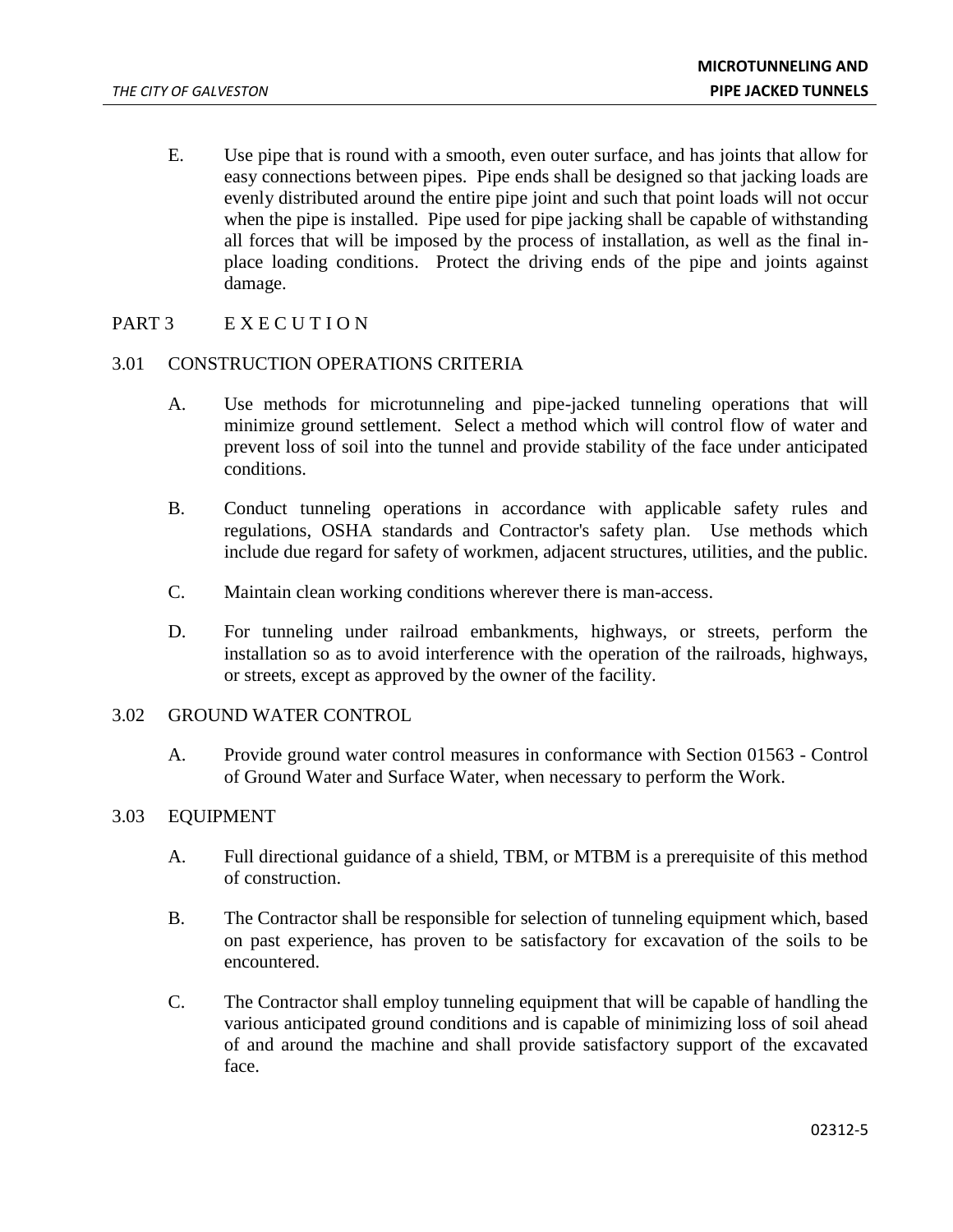- D. Tunnel Boring Machine (TBM). A TBM used for pipe-jacking shall conform to the shape of the tunnel with a uniform perimeter that is free of projections that could produce over excavation or voids. An appropriately sized overcutting bead may be provided to facilitate steering. In addition, it shall:
	- 1. Be capable of full face closure.
	- 2. Be equipped with appropriate seals to prevent loss of bentonite lubricant.
	- 3. Be capable of correcting roll by reverse drive or fins.
	- 4. Be designed to handle adverse ground conditions including ground water ingress.
	- 5. Be equipped with visual display to show the operator actual position of TBM relative to design reference.
- E. Tunnel Shield. If a hand shield is used for pipe-jacked tunneling (with or without attached mechanized excavating equipment), the shield must be capable of handling the various anticipated ground conditions. In addition, the shield shall:
	- 1. Conform to the shape of the tunnel with a uniform perimeter that is free of projections that could produce over excavation or voids. An appropriatelysized overcutting bead may be provided to facilitate steering.
	- 2. Be designed to allow the face of the tunnel to be closed by use of gates or breasting boards without loss of ground.
- F. Microtunneling Equipment. In the case of MTBM, use a spoil transportation system which:
	- 1. Either balances the soil and ground water pressures by the use of a slurry or earth pressure balance system; system shall be capable of adjustments required to maintain face stability for the particular soil condition and shall monitor and continuously balance the soil and ground water pressure to prevent loss of slurry or uncontrolled soil and ground water inflow, or, in the case of a slurry spoil transportation system:
		- a. Provides pressure at the excavation face by use of the slurry pumps, pressure control valves, and a flow meter.
		- b. Includes a slurry bypass unit in the system to allow the direction of flow to be changed and isolated, as necessary.
		- c. Includes a separation process. Provide adequate separation of the spoil from the slurry so that slurry with a sediment content within the limits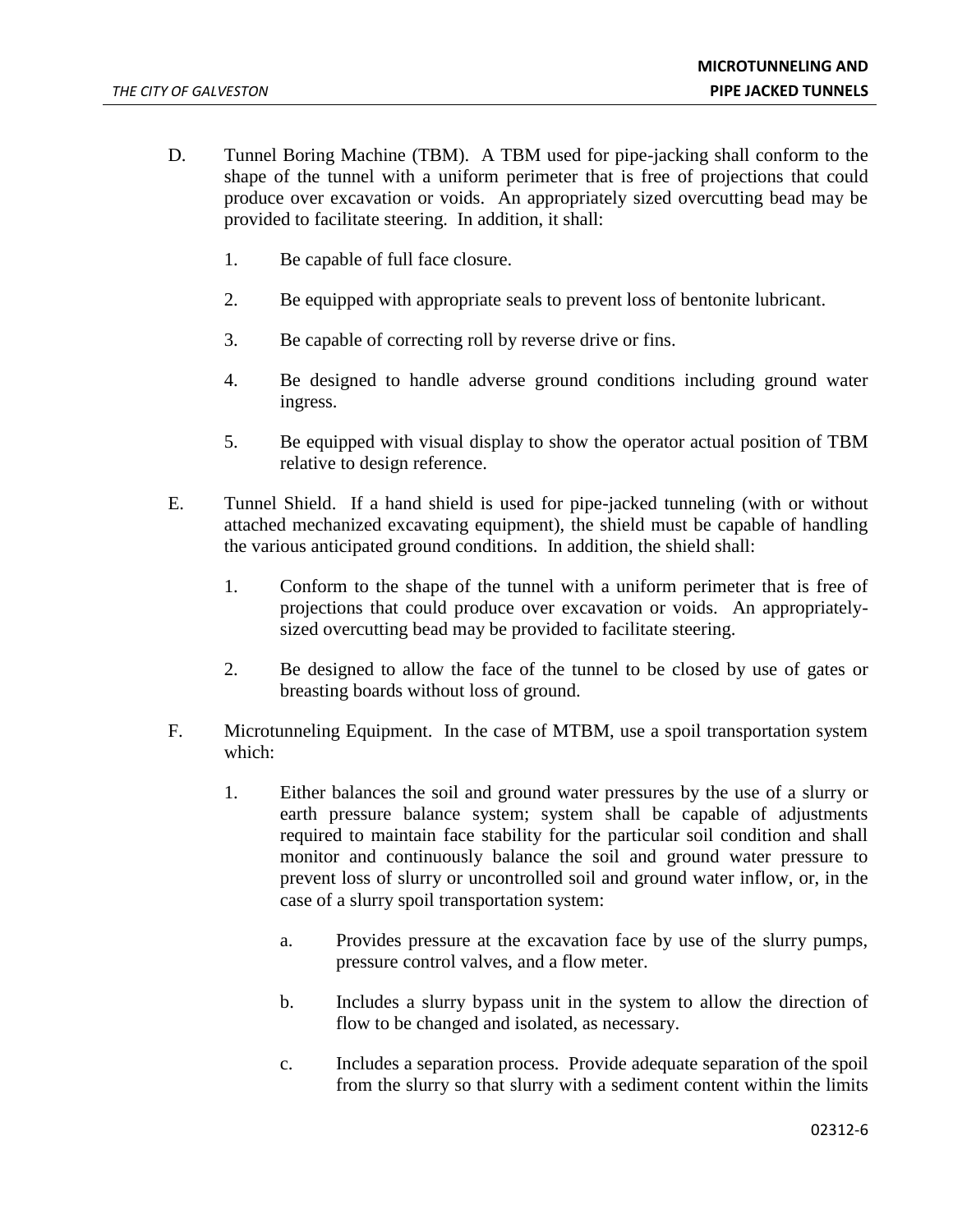required for successful tunneling can be returned to the cutting face for reuse. Appropriately contain spoil at the site prior to disposal.

- d. Uses the type of separation process suited to the size of tunnel being constructed, the soil type being excavated, and the work space available at each work area for operating the plant.
- e. Allows the composition of the slurry to be monitored to maintain the slurry weight and viscosity limits required.
- 2. In the case of a cased auger earth pressure balance system, the system shall be capable of adjustments required to maintain face stability for the particular soil condition to be encountered. Monitor and continuously balance the soil and ground water pressure to prevent loss of soil or uncontrolled ground water inflow.
	- a. In a cased auger spoil transportation system, manage the pressure at the excavation face by controlling the volume of spoil removal with respect to the advance rate. Monitor the speed of rotation of the auger flight, and the addition of water.
- 3. Remote Control System. Provide an MTBM which includes a remote control system with the following features:
	- a. Allows for operation of the system without the need for personnel to enter the tunnel. Has a display available to the operator, at a remote operation console, showing the position of the shield in relation to a design reference together with other information such as face pressure, roll, pitch, steering attitude, valve positions, thrust force, and cutter head torque; rate of advance and installed length.
	- b. Integrates the system of excavation and removal of spoil and its simultaneous replacement by pipe. As each pipe section is jacked forward, the control system shall synchronize all of the operational functions of the system.
- 4. Active Direction Control. Provide an MTBM which includes an active direction control system with the following features:
	- a. Controls line and grade by a guidance system that relates the actual position of the MTBM to a design reference (e.g., by a laser beam transmitted from the jacking shaft along the pipe to a target mounted in the shield).
	- b. Provides active steering information which shall be monitored and transmitted to the operating console.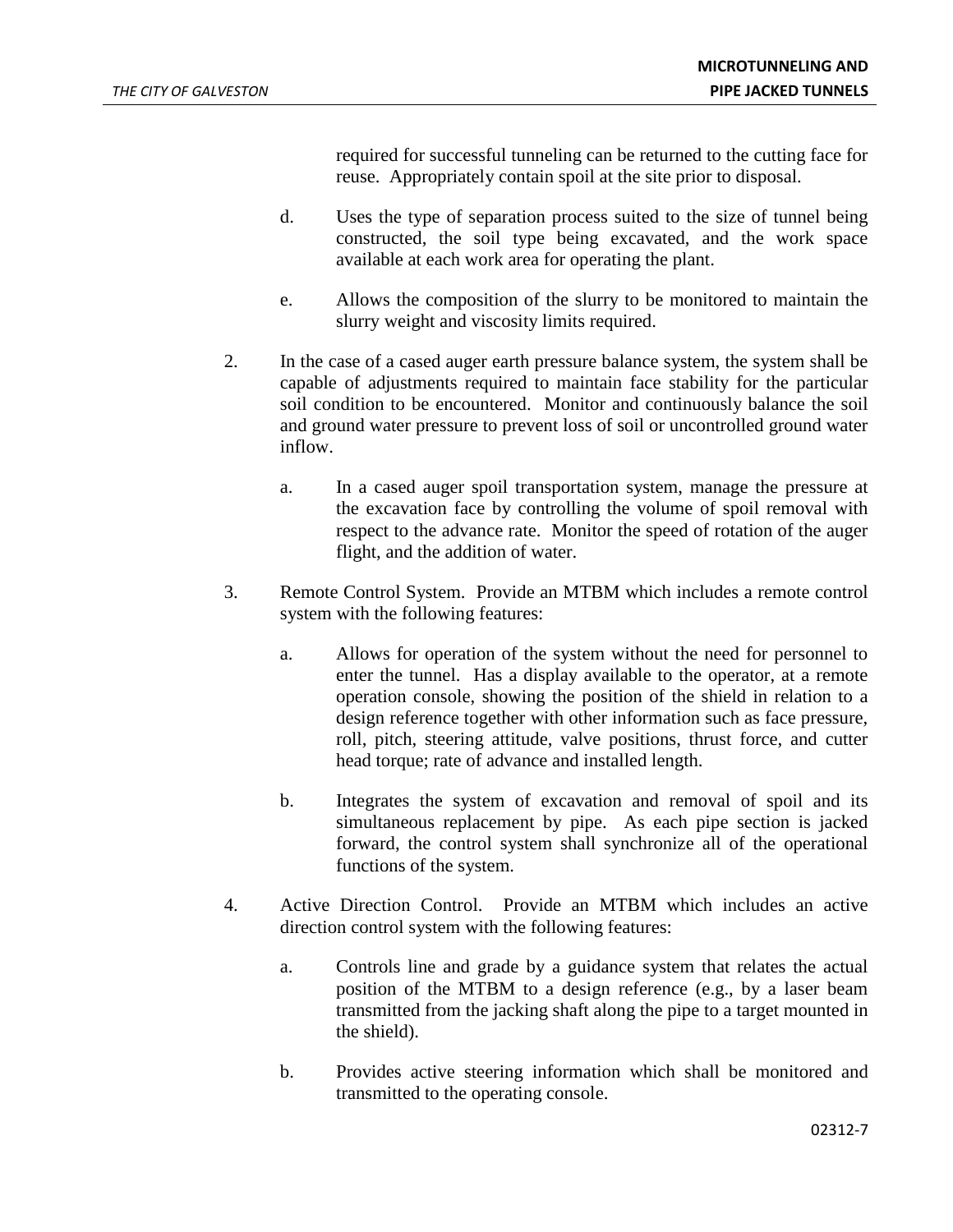- c. Provides positioning and operation information to the operator on the control console.
- 5. Use generator which is suitably insulated for noise ("hospital" type) in residential or commercial areas.
- G. Pipe Jacking Equipment. Provide a tunneling operation which includes a pipe jacking system with the following features:
	- 1. Has the main jacks mounted in a jacking frame located in the starting shaft.
	- 2. Has a jacking frame which successively pushes a string of connected pipes following the tunneling excavation equipment towards a receiving shaft.
	- 3. Has sufficient jacking capacity to push the tunneling excavation equipment and the string of pipe through the ground. Incorporates intermediate jacking stations, if required.
	- 4. Has a capacity at least 20 percent greater than the calculated maximum jacking load.
	- 5. Develops a uniform distribution of jacking forces on the end of the pipe by use of spreader rings and packing, measured by operating gauges.
	- 6. Provides and maintains a pipe lubrication system at all times to lower the friction developed on the surface of the pipe during jacking.
	- 7. Jack Thrust Reactions. Use reactions for pipe jacking that are adequate to support the jacking pressure developed by the main jacking system. Special care shall be taken when setting the pipe guide rails in the jacking shaft to ensure correctness of the alignment, grade, and stability.
- H. Air Quality. Provide equipment to maintain proper air quality of manned tunnel operations during construction in accordance with OSHA requirements.
- I. Enclose lighting fixtures in watertight enclosures with suitable guards. Provide separate circuits for lighting, and other equipment.
- J. Electrical systems shall conform to requirements of National Electrical Code NFPA70.

## 3.04 PIPE-JACKED TUNNELING DATA

A. Maintain shift logs of construction events and observations. The Owner's Representative shall have access to the Contractor's logs with regard to the following information: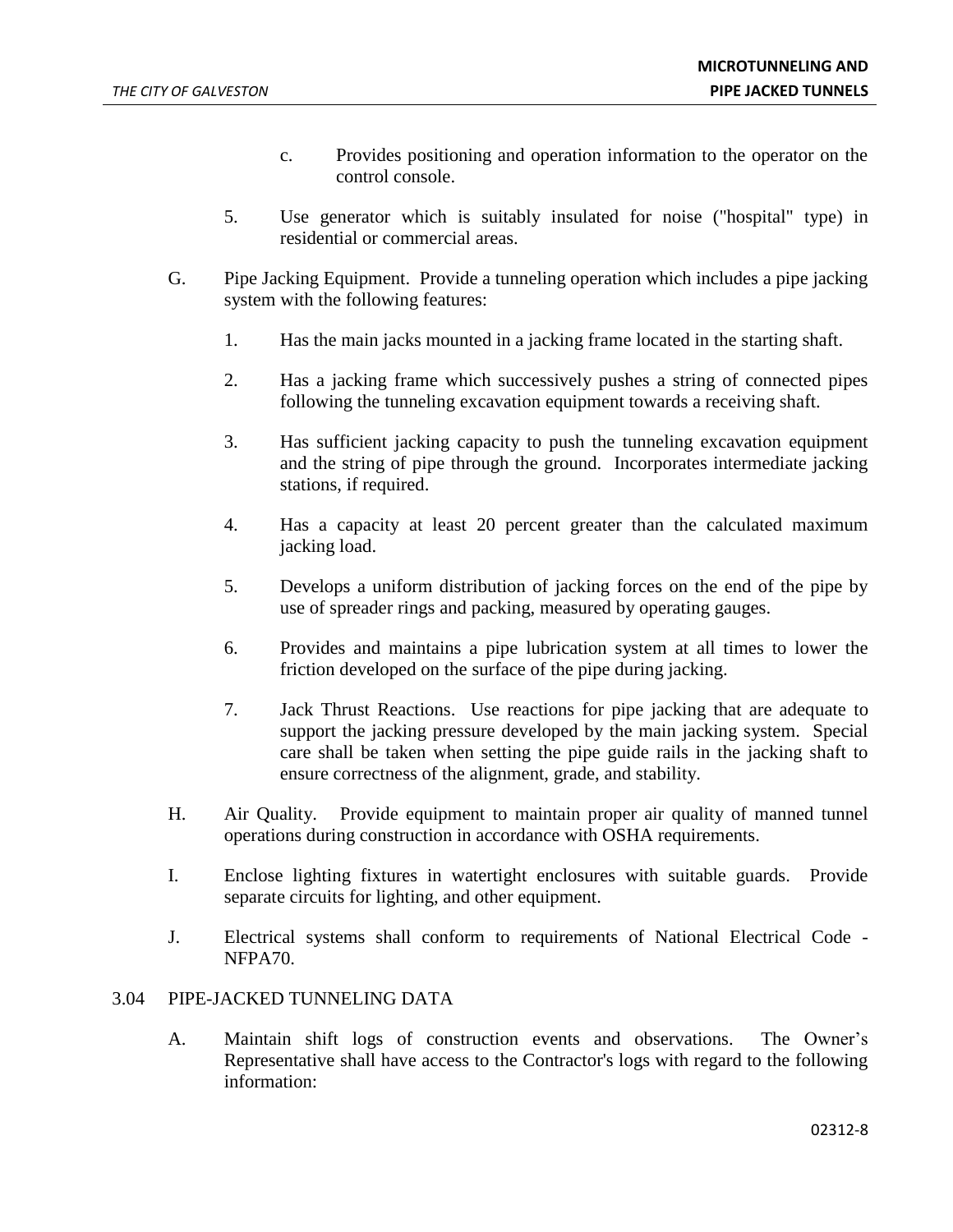- 1. Location of boring machine face or shield by station and progress of tunnel drive during shift.
- 2. Hours worked per shift on tunneling operations.
- 3. Completed field forms for checking line and grade of the tunneling operation, showing achieved tolerance relative to design alignment. Steering control logs will generally be acceptable.
- 4. Maximum pipe jacking pressures per drive.
- 5. Location, elevation and brief soil descriptions of soil strata.
- 6. Ground water control operations and piezometric levels.
- 7. Observation of any lost ground or other ground movement.
- 8. Any unusual conditions or events.
- 9. Reasons for operational shutdown in the event a drive is halted.

## 3.05 EXCAVATION AND JACKING OF PIPE

- A. Tunnel Excavation.
	- 1. Keep tunnel excavation within the easements and rights-of-way indicated on the Drawings and to the lines and grades designated on the Drawings.
	- 2. Perform tunneling operations in a manner that will minimize the movement of the ground in front of and surrounding the tunnel. Prevent damage to structures and utilities above and in the vicinity of the tunneling operations.
	- 3. Open-face excavations:
		- a. Keep the face breasted or otherwise supported and prevent falls, excessive raveling, or erosion. Maintain standby face supports for immediate use when needed.
		- b. During shutdown periods, support the face of the excavation by positive means; no support shall rely solely on hydraulic pressure.
	- 4. Closed-face excavation:
		- a. Carefully control volume of spoil removed. Advance rate and excavation rate to be compatible to avoid over excavation or loss of ground.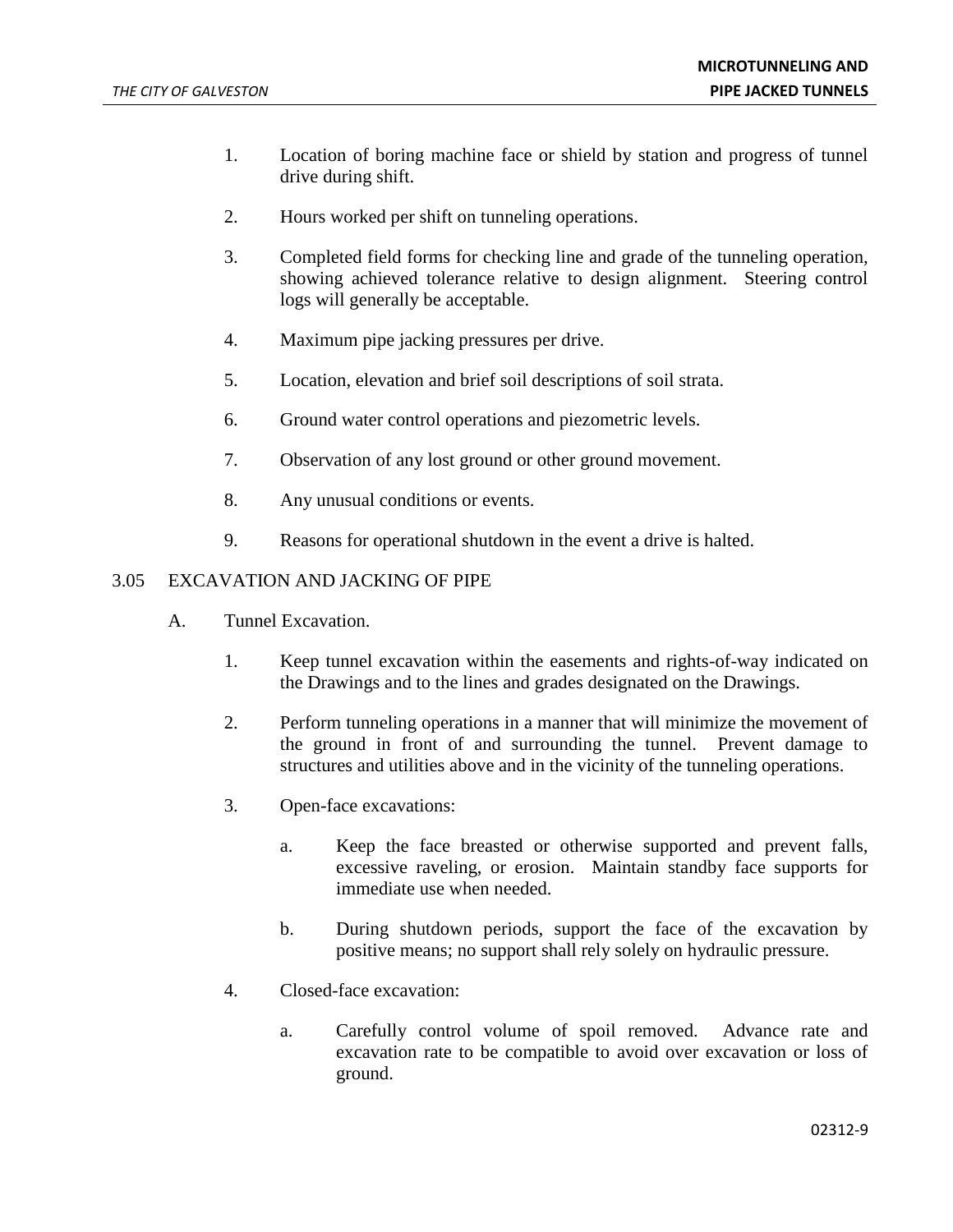- b. When cutting head is withdrawn or is open for any purpose, keep excavated face supported and stabilized.
- 5. Excavated diameter should be a minimum size to permit pipe installation by jacking with allowance for bentonite injection into the annular space.
- 6. Whenever there is a condition encountered which could endanger the tunnel excavation or adjacent structures, operate without intermission including 24 hour working, weekends and holidays, until the condition no longer exists.
- 7. The Contractor shall be responsible for damage due to settlement from any construction-induced activities.
- B. Pipe Jacking
	- 1. Cushion pipe joints as necessary to transmit the jacking forces without damage to the pipe or pipe joints.
	- 2. Maintain an envelope of bentonite slurry around the exterior of the pipe during the jacking and excavation operation to reduce the exterior friction and possibility of the pipe seizing in place.
	- 3. If the pipe "freezes" in place and the Contractor elects to construct a recovery access shaft, obtain approval from the Owner's Representative, then coordinate traffic control measures and utility adjustments as necessary prior to commencing work.
	- 4. In the event a section of pipe is damaged during the jacking operation, or joint failure occurs, as evidenced by inspection, visible ground water inflow or other observations, the Contractor shall submit for approval his methods for repair or replacement of the pipe.
- C. Grouting. Grouting requirements are defined in Section 02330 Tunnel Grout.

## 3.06 CONTROL OF LINE AND GRADE

- A. Construction Control.
	- 1. The Owner's Representative will establish the baselines and benchmarks indicated on the Drawings. Contractor shall check baselines and benchmarks at the beginning of the Work and report any errors or discrepancies to the Owner's Representative.
	- 2. Use the baselines and benchmarks established by the Owner's Representative to establish and maintain construction control points, reference lines and grades for locating tunnel, sewer pipe, and structures.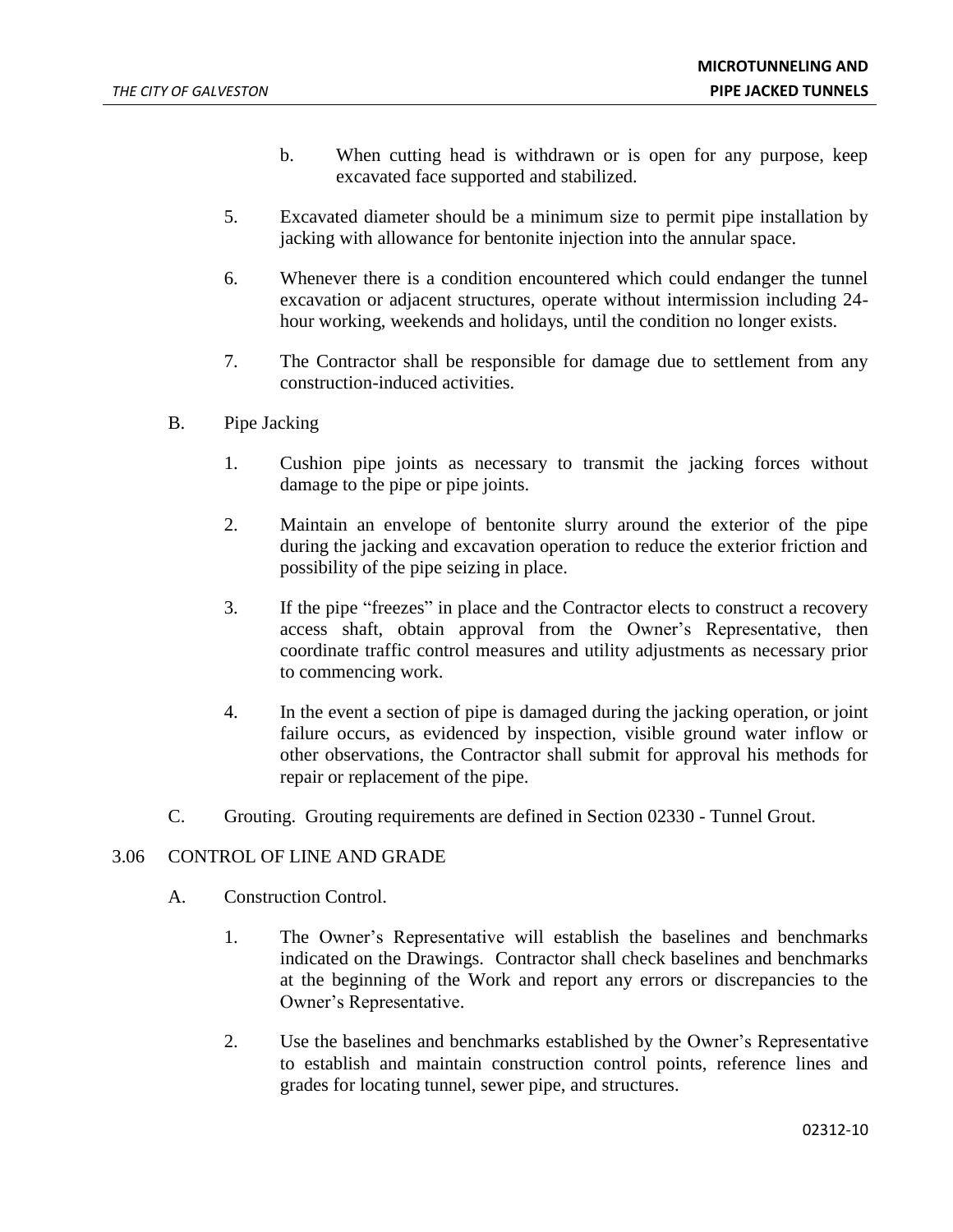- 3. Establish construction control points sufficiently far from the work so as not to be affected by ground movement caused by pipe-jacked tunneling operations.
- B. Bench Mark Movement. The Contractor shall ensure that if settlement of the ground surface occurs during construction which affects the accuracy of the temporary benchmarks the Contractor shall detect and report such movement and reestablish temporary bench marks. The locations of the permanent monumentation benchmarks are indicated on the Drawings. Advise the Owner's Representative of any settlement affecting the permanent monumentation benchmarks.
- C. Line and Grade.
	- 1. Check and record the survey control for the tunnel against an above-ground undisturbed reference at least once for each 250 feet of tunnel constructed.
	- 2. Record the exact position of the MTBM or TBM or shield after each shove to ensure the alignment is within specified tolerances. Make immediate correction to alignment before allowable tolerances are exceeded.
	- 3. When excavation is off line or grade, make alignment corrections to avoid reverse grades in gravity sewers.
	- 4. Acceptance criteria for the sewer pipe shall be plus or minus 6 inches in horizontal alignment from the theoretical at any point between manholes, including the receiving end, slope shall meet design grade or greater.
	- 5. Pipe installed outside tolerances and subsequently abandoned shall first be fully grouted.

# 3.07 MONITORING

- A. Instrumentation Monitoring. Instrumentation requirements are shown on the Drawings. Instrumentation specified shall be accessible at all times to the Owner's Representative. Readings shall be submitted promptly to the Owner's Representative.
	- 1. Install and maintain an instrumentation system to monitor and detect movement of the ground surface and adjacent structures. Establish vertical control points at a distance from the construction areas that avoids disturbance due to ground settlement.
	- 02312-11 2. Installation of the instrumentation shall not preclude the Owner's Representative, through an independent contractor or consultant, from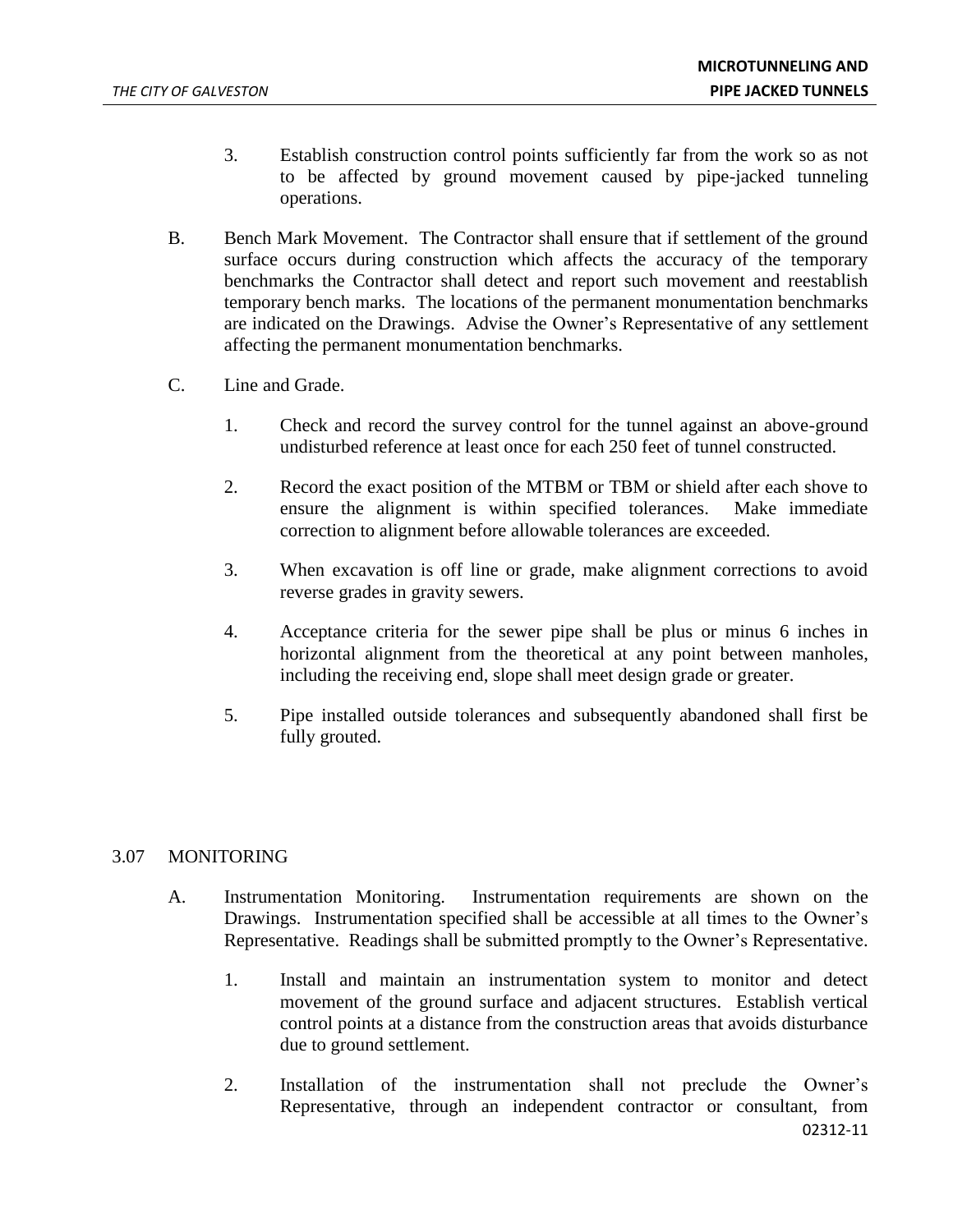installing instrumentation in, on, near, or adjacent to the construction work. Access shall be provided to the work for such independent installations.

- 3. Instruments shall be installed in accordance with the Drawings and the manufacturer's recommendations.
- B. Surface Settlement Monitoring
	- 1. Establish monitoring points on all critical structures.
	- 2. Record location of settlement monitoring points with respect to construction baselines and elevations. Record elevations to an accuracy of 0.01 feet for each monitoring point location. Monitoring points should be established at locations and by methods that protect them from damage by construction operations, tampering, or other external influences.
	- 3. Ground surface elevations must be recorded on the centerline ahead of the tunneling operations at a minimum of 100-foot intervals or at least three locations per tunnel drive. For sewers greater than 60-inch diameter, also record similar data at approximately 20 feet each side of the centerline. Settlement monitoring points must be clearly marked by studs or paint for ease of locating.
	- 4. Railroads. Monitor ground settlement of track subbase at centerline of each track.
	- 5. Utilities and Pipelines. Monitor ground settlement directly above and 10 feet before and after the utility or pipeline intersection.
- C. Reading Frequency and Reporting. The Contractor shall submit to the Owner's Representative records of readings from the various instruments and survey points.
	- 1. Instrumentation monitoring results to be read at the frequency specified and unless otherwise specified, shall be started prior to the zone of active excavation reaching that point, and shall be continued until the zone of active excavation has passed and until no further detectable movement occurs.
	- 2. Surface settlement monitoring readings shall be taken:
		- a. Prior to the zone of active excavation reaching that point,
		- b. When the tunnel face reaches the monitoring point (in plan), and
		- c. When the zone of active excavation has passed and no further movement is detected.